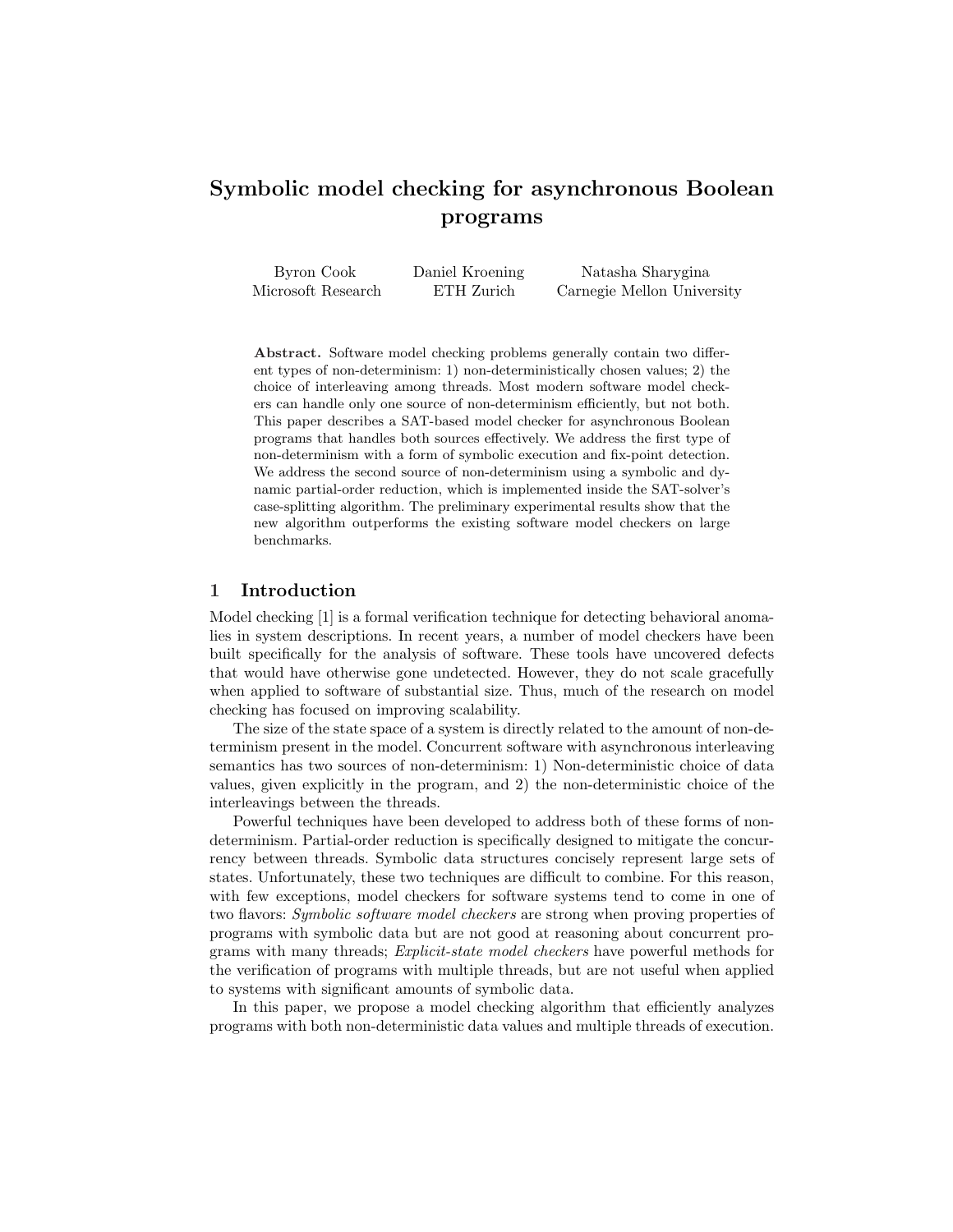The algorithm is limited to Boolean programs [2, 3] extended with asynchronous threads [4, 5]. Boolean programs—which are like C programs, but are limited to variables with type bool—have become a common model for tools that implement counterexample-guided abstraction refinement for software verification. Boolean programs allow the programmer to choose values non-deterministically. We restrict ourselves to non-recursive programs, which we have found to be acceptable when performing analysis on system-level code. We also restrict the set of properties that can be verified to those that can be expressed in terms of reachability.

The algorithm described in this paper can be used immediately from within software model checkers such as Slam [6] or Blast [7]. These model checkers implement software predicate abstraction, i.e., they abstract a C program into a Boolean program. Using Slam, we can now verify properties of device drivers with an accurate representation of the threads together with abstract representations of their environments.

The contribution of this paper is a method for combining SAT-based symbolic model checking and the partial-order reduction. We represent the states states symbolically using a parametric representation [8, 9]. The data structure grows linearly in the number of execution steps, even in the presence of non-deterministically chosen data values. As the parametric representation is not canonical, the fix-point detection becomes harder. We use solvers for Quantified Boolean Formulae (QBF) for this task. We leverage the recent remarkable improvements in this technology [10, 11].

We use a propositional logic SAT-solver as part of the symbolic simulation algorithm. This allows us to implement a form of partial-order reduction as a modification of the SAT-solver. The key idea behind this method is that the case-splitting algorithm used within backtracking-based SAT-solvers can be modified to eliminate undesired interleavings. This turns out to be much faster than alternative combination methods, such as adding constraints to the the query that is passed to the SAT-solver. The resulting reduction is dynamic, as the choice of interleaving depends on the particular set of states found during the reachability analysis.

The remainder of this paper is organized as follows. We provide some background on Boolean programs in Section 2. We then describe our algorithm in the Sections 3 and 4. We describe the results for our experimental evaluations in Section 5. In Section 6, we conclude and discuss some ideas for future work.

Related Work Several model checkers support sequential Boolean programs. Bebop [2] and Moped [3] are BDD-based symbolic model checkers, and both handle recursive procedures. In principle, because BoPPo supports only a fixed number of threads and non-recursive procedures, the threaded programs could be converted into sequential programs that BEBOP and MOPED could process. This is not practical, however, because only a lightweight and static form of partial-order reduction could be applied during the translation, rather then the dynamic one that BoPPo employs.

Dizzy [12] uses SAT-based symbolic simulation. The fix-point detection is done by computing BDDs representing the set of reachable states. Our work uses a similar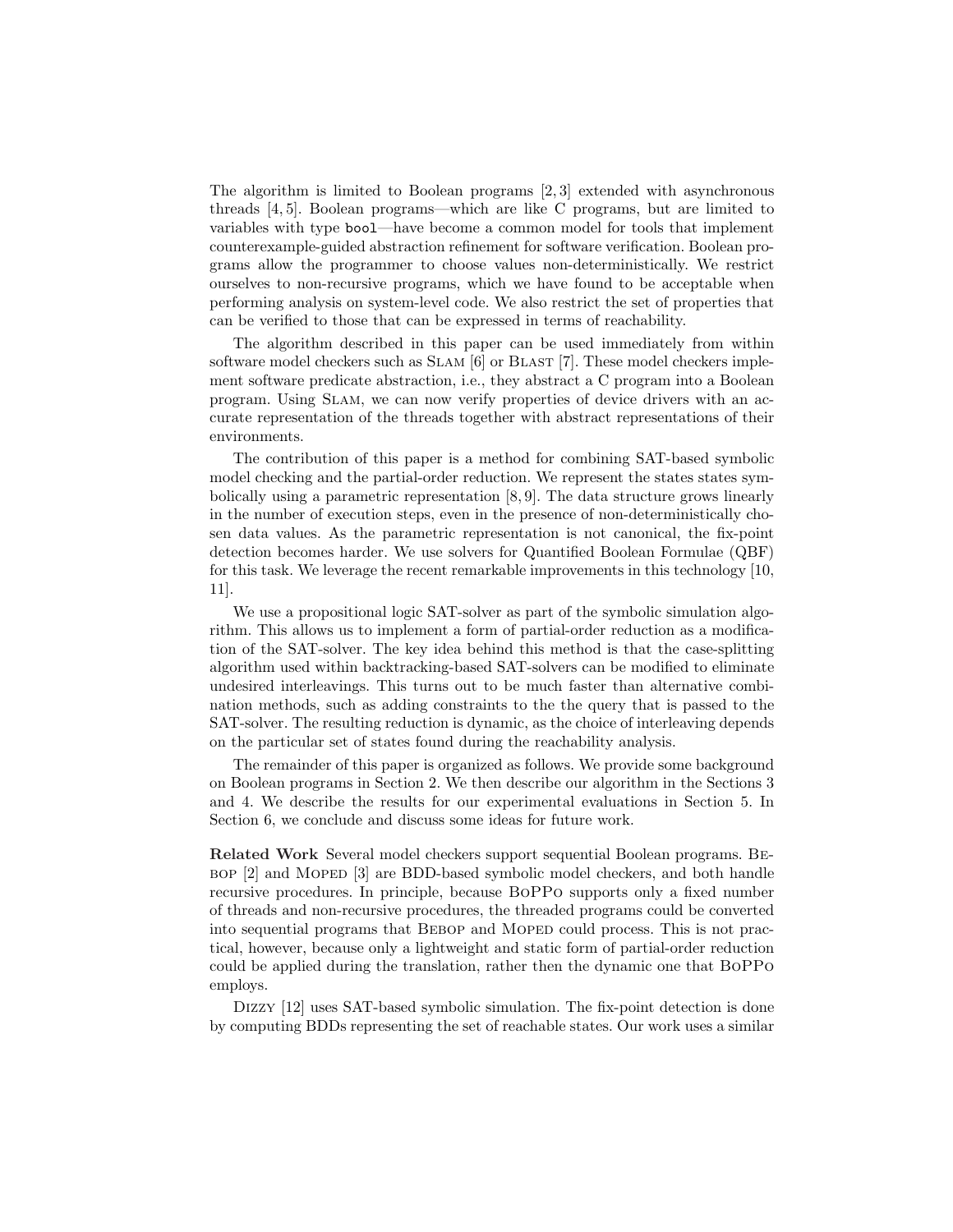algorithm, but uses QBF for the fix-point detection and also implements support for multiple threads using partial-order reduction.

Several previous efforts have also applied model checking to Boolean programs with asynchronous threads. For example, Jain, Clarke and Kroening [5] use the BDDbased model checker NuSMV [13] to verify concurrent Boolean programs with only very limited success.

Forms of partial-order reduction for explicit-state model checking (examples include [14, 15]) has been a particularly effective technique for verifying programs and protocals with many threads. Fore example, Ball, Chaki and Rajamani [4] describe a partial-order reduction based explicit state model checker, called Beacon, for asynchronous Boolean programs. Beacon, however, was overly sensitive to the occurrence of symbolic data generated by Slam.

The idea of combining symbolic reasoning with partial-order reduction is not new. Our proposal shares a great deal of motivation with Alur et al. [16], who describe a method of combining partial-order reduction together with a BDD-based symbolic model checker. Their algorithm first computes a constrained transition relation, called an ample transition relation. This is then given to a BDD-based model checker. Our experiments indicate that this technique does not provide much benefit in the context of SAT-solvers. The overhead of adding static constraints to the SAT-solver's data structure seems to abate the potential benefit of less state-space exploration. As it turns out, many of the constraints that are added are actually never used, resulting in wasted effort. Our implementation, which simply limits the assignments from which the SAT-solver can choose when case-splitting, requires less overhead when computing representative paths. In [17], the reduction is applied before passing the model to a Bounded Model Checker (BMC).

In [18], Lerda, Sinha and Theobald integrate partial-order reduction into a BDDbased model checker, as opposed to a pre-processing step. This approach is similar to our proposal. The difference between this previous work and our proposal is in the representations of data, the class of solvers used, and methods of implementing the dynamic partial-order reduction. Whereas they use BDDs, we use SAT and QBF solvers and must therefore implement the partial-order reduction within the SAT-solver in a different manner.

Several methods address the problem of scalability in the presence of threads and non-deterministically chosen data via forms of decomposition [19, 20]. These techniques usually either sacrifice some amount of completeness or require small amounts of intervention from the user. The advantage of these approaches is that the analysis is much more scalable. In the future, researchers interested in thread modular approaches may be able to use our method of combining partial-order reduction and symbolic reachability in a way that allows them to improve on the completeness and user-interaction required.

Unsound approaches have also proved successful in finding bugs in concurrent programs. For example, Qadeer & Rehof [21] note that many bugs can be found when the analysis is limited to execution traces with only a small set of contextswitches. This analysis supports recursive programs. Our approach complements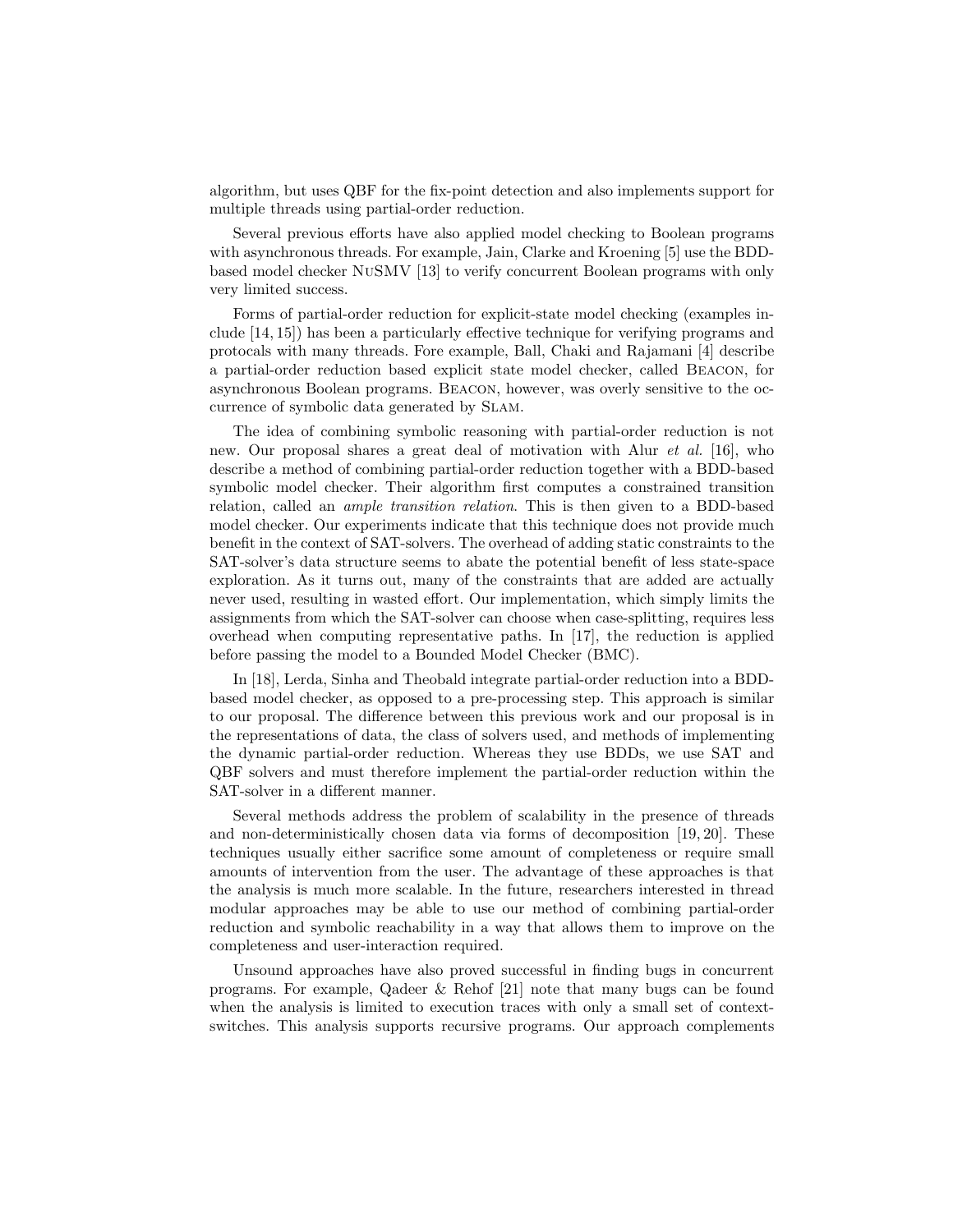these techniques because, while they are unsound, they are able to analyize a larger set of programs.

# 2 Boolean Programs

### 2.1 Boolean Programs and Predicate Abstraction

Predicate abstraction [22, 23] is a commonly used method for systematically constructing conservative abstractions of software. When combined with reachability analysis and an automatic abstraction refinement mechanism, it forms an effective model checking strategy. Predicate abstraction constructs the abstraction by tracking only certain predicates on the data. Each predicate is represented by a Boolean variable in the abstract program, while the original data variables are eliminated. Extra non-determinism is added into the abstraction in order to maintain soundness of the sequential control-flow constructs in the abstraction. When predicate abstraction is performed on software systems with threads, the result is an abstraction that makes fundamental use of both non-deterministically chosen values and non-deterministically scheduled threads. Therefore, we need an efficient reachability analysis for these abstract models.

The following example shows code that is typical of a Windows device driver:

```
void DecrementIo(DEVICE_OBJECT * DeviceObject) {
   EXT * ext = (EXT*)DeviceObject->DeviceExtension;
    int IoIsPending = InterlockedDecrement (&ext->IoIsPending);
    if (!IoIsPending) { KeSetEvent (&ext->event, IO_NO_INCREMENT, FALSE); }
}
```
An abstraction of this function is obtained by passing it to Slam [6]. In the first iteration of the abstraction refinement loop, Slam computes the following Boolean program fragment:

```
void DecrementIo_abstraction() {
   InterlockedDecrement_abstraction();
   goto L1,L2;
   L1: KeSetEvent_abstraction();
   L2: return;
}
```
This example demonstrates how predicate abstraction generates Boolean programs that make non-trivial use of both forms of non-determinism. This abstraction is using a non-deterministic goto instruction to model the conditional operator in the original function. This code fragment is also calling an abstraction of the Windows kernel synchronization primitive KeSetEvent.

In further refinement iterations, Slam usually adds variables to the abstraction. Suppose the following predicates are used to refine the abstraction above:

> { b1  $\triangleq$  ext ==  $\&$ envext, b2  $\triangleq$  envext.IoIsPending == 1 , b3  $\triangleq$  envext.IoIsPending == 2, b4  $\triangleq$  IoIsPending == 2 ,  $b5 \triangleq$  IoIsPending == 1,  $b6 \triangleq$  (\*ext).IoIsPending == 1 , b7 $\triangleq$  (\*ext).IoIsPending == 2}

This results in the following new abstract model: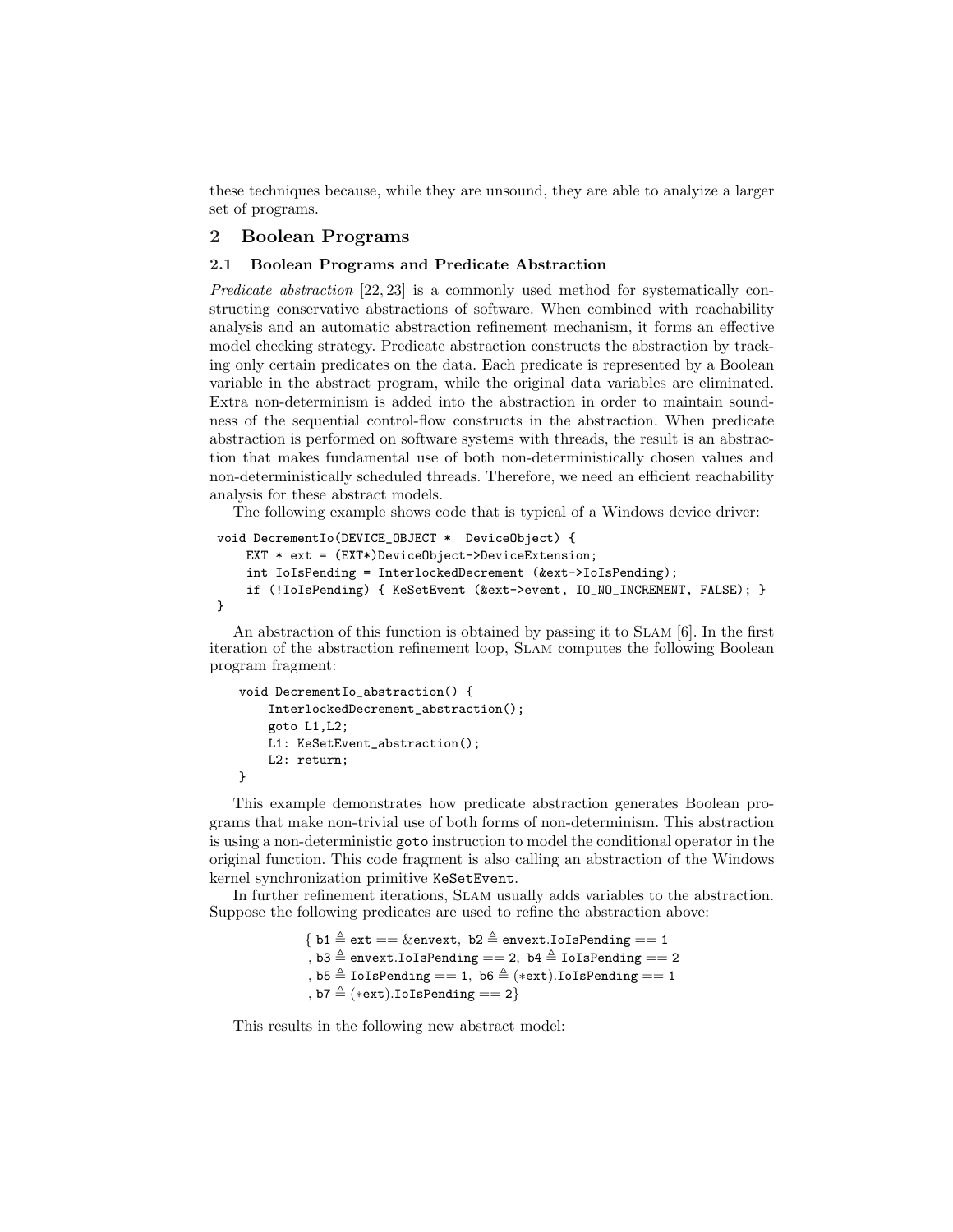```
bool b1,b2,b3;
void DecrementIo_abstraction() {
   bool b4,b5,b6,b7;
   b1, b6, b7 = *, *, *constrain((!(b1' && b2) || b6') && (!(b1' && b3) || b7'));
   b4,b5 = InterlockedDecrement_abstraction(b6,b7);
   goto L1,L2;
   L1: assume(!b4 && !b5);
        KeSetEvent_abstraction();
   L2: return;
}
```
Due to the imprecision of the abstraction, we cannot prove that  $ext{=&envext}$ , nor can we prove that  $ext$ !=  $k$ envext. Therefore, a non-deterministically chosen value has to be assigned to the variable  $b1$ , which represents this predicate. This is necessary to preserve the soundness of the analysis.

Furthermore, using the constrain operator, this assignment statement restricts the choice such that b6 must be true after the assignment if b1 is true after the assignment and b2 is true before the assignment. Analogously, b7 must be true after the assignment if b1 is true after the assignment and b7 is true before the assignment. This abstraction also refines the non-deterministic goto using an assume statement: the program declares that any transition passing through the L1 location must ensure that b4 and b5 are false.

## 2.2 Formal Semantics of Boolean programs

In this section, we provide a simple operational semantics for asynchronous, concurrent Boolean programs. Later, in Section 3.2, we use the semantics to construct an algorithm that transforms Boolean program reachability into a propositional logic formula. The formalization is based on the description of sequential Boolean programs in [2].

**Definition 1.** An explicit state  $\eta$  of a Boolean program is a tuple  $(i, \Omega)$ , with  $PCs$ :  $T \mapsto L$  and  $\Omega : V \mapsto \mathbb{B}$ .

The first component of an explicit state  $\eta$ , called i, is a mapping from the set of threads T into the set of program locations L.  $i(t)$  denotes the instruction that is to be executed next by thread  $t \in T$ . The second component, called  $\Omega$ , is a mapping from the set of variables  $V$  into the set of the two Boolean values, i.e., it assigns an explicit value to each state variable.

Notation Given a valuation  $\Omega$  and an expression e over the variables V, we use  $\Omega(e)$ in order to denote the evaluation of e. This is defined in the usual way. In addition to that, we also allow expressions that refer to the values of variables in two different states  $\eta_1$  and  $\eta_2$ . Syntactically, the values of the two states are distinguished by using primed versions of the variables. We use  $(\eta_1, \eta_2)(e)$  in order to denote the evaluation of e in the states  $\eta_1$  and  $\eta_2$ . The unprimed variables in e are substituted by the values given in  $\eta_1$ , while the primed variables in e are substituted by the values given in  $\eta_2$ . As an example, consider the valuation  $\Omega_1 = \{(x, 1), (y, 0)\}\$  and  $\Omega_2 = \{(x, 0), (y, 0)\}.$ For these valuations, and an expression  $e = x \vee x'$ , we have  $(\eta_1, \eta_2)(e) = 1 \vee 0$ .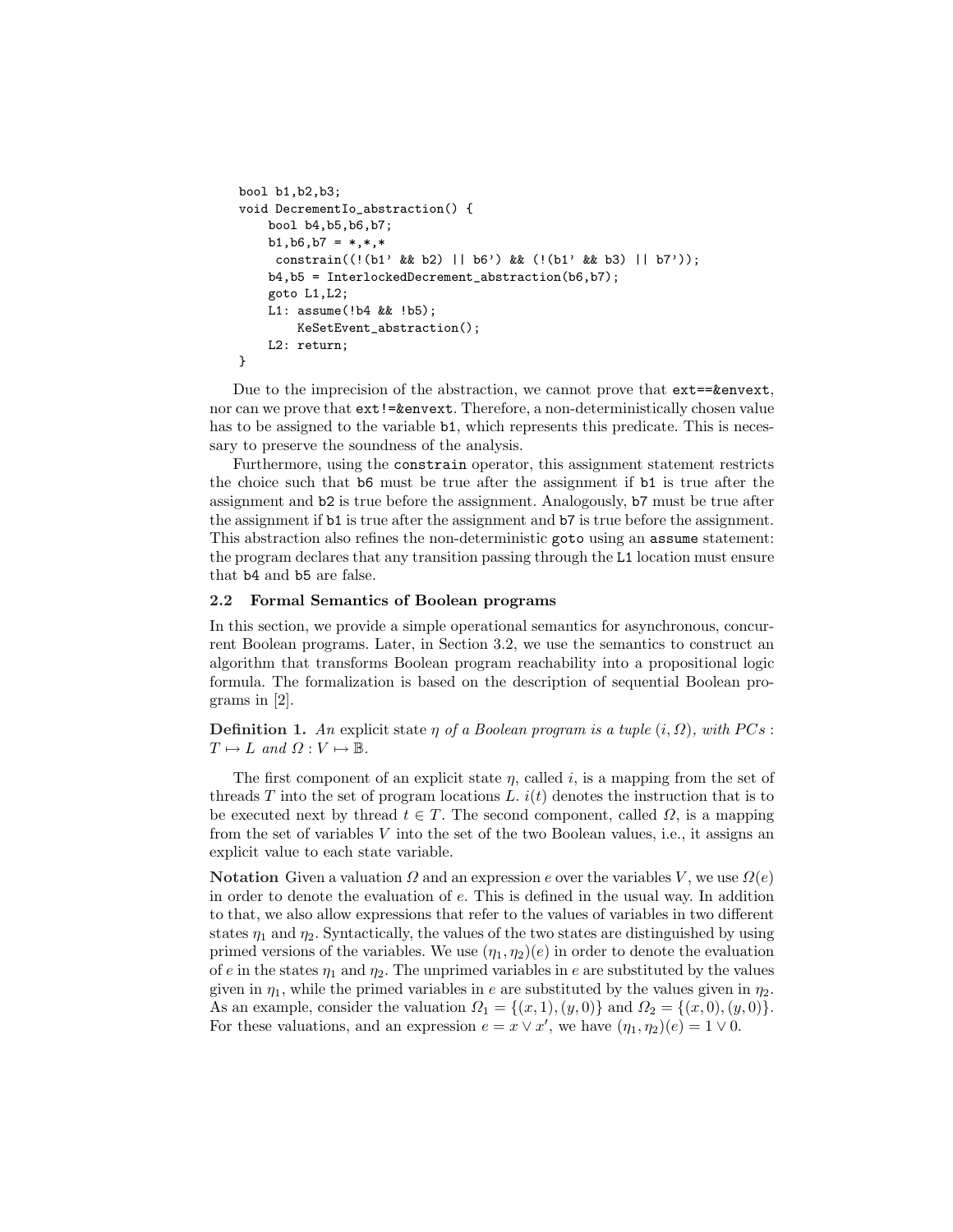We also allow additional choice variables  $i_1, \ldots, i_k$  inside the expressions. We use  $\iota$  to denote the vector of these variables. Given a particular non-deterministic choice ι and a state η, we denote the evaluation of the expression e in η with the choice ι as  $(\eta, \iota)(e)$ .

Given an explicit state  $\eta$ , we denote the first component by  $\eta.i$ , and the second component by  $\eta.\Omega$ . For any function  $f: D \to T$ , we define  $f[d/r] : D \to R$  as  $f[d/r](x) = r$  if  $d = x$ , and  $f[d/r](x) = f(d)$  otherwise.

Execution Semantics Assume the scheduler picks thread  $t \in T$  to execute in state  $\eta$ . We use  $\eta_1 \to_t \eta_2$  to denote the fact that a transition from state  $\eta_1$  is made to  $\eta_2$  by executing one statement of thread t. The statement that is executed is  $P(i(t))$ . The relation  $\eta_1 \to_t \eta_2$  is defined by a case-split on this instruction. The conditions for each statement are shown in Table 1. We explain the formalization of each statement as follows:

- $-$  The skip statement increments the program counter of thread t. The values of the variables and the program counters of the other threads do not change.
- The goto  $\theta_1, \ldots, \theta_k$  statement changes the program counter of thread t to one of the program locations  $\theta_1, \ldots, \theta_k$  given as argument. The choice is arbitrary, i.e., non-deterministic. The values of the variables and the program counters of the other threads do not change.
- The assume e statement behaves like skip, but with the additional constraint that the expression e must evaluate to true in state  $\eta_1$ . If the expression evaluates to false,  $\eta_1$  has no successor states.
- The constrained assignment statement  $x_1, \ldots, x_k := e_1, \ldots, e_k$  constrain e changes the program counter like skip. It also updates the values of the variables using the expressions  $e_1, \ldots, e_k$ . The expressions are evaluated in state  $\eta_1$ . The expressions may contain choice variables  $\iota_1, \ldots, \iota_k$ . These variables allow a nondeterministic choice on data, and are quantified existentially.

The transition also has an additional constraint  $e$ . The constraint  $e$  is a predicate in terms of the current state  $\eta_1$  and the next state  $\eta_2$ . It is evaluated in both states accordingly, where the next state variables are primed. If there is no choice for  $\iota$ , which satisfies the constraint, state  $\eta_1$  has no successor states.

We do not define semantics for syntactic sugar such as if or while, as these statements can easily transformed using goto and assume, as illustrated in section 2.1. Also, function calls can be inlined; we do not support unbounded recursion, as the reachability problem for concurrent programs with unbounded recursion is undecidable.

Finally, we write  $\eta_1 \to \eta_2$  if there exists a thread  $t \in T$  such that  $\eta_1 \to_t \eta_2$ . We say that there is a transition from  $\eta_1$  to  $\eta_2$  in this case, or that  $\eta_1$  is reachable from  $\eta_2$  with one transition.

A state  $\eta_2$  is reachable from a state  $\eta_1$  in k transitions if there exists a state  $\eta'$ ,  $\eta'$  is reachable from  $\eta_1$  in  $k-1$  transitions, and  $\eta_2$  is reachable from  $\eta'$  in one transition. Given an initial state  $\eta_I$ , the set of reachable states is the set of states that is reachable from  $\eta_I$  in any number of transitions. We property we check is reachability of states with particular program locations.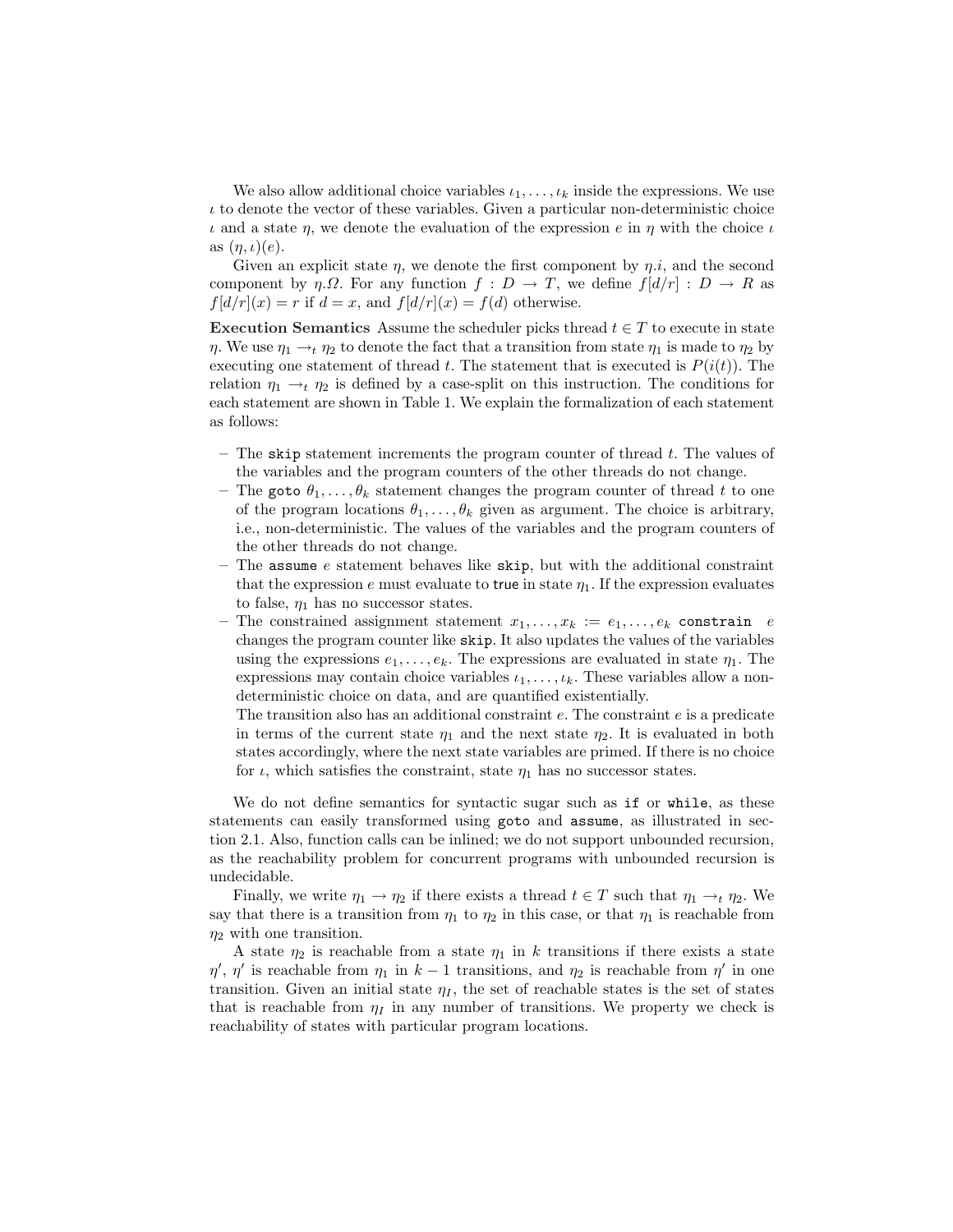| $P(i_1)$                                         | $\overline{i}$                                                            | $\Omega_{2}$                                                                                                                                       |  |  |
|--------------------------------------------------|---------------------------------------------------------------------------|----------------------------------------------------------------------------------------------------------------------------------------------------|--|--|
| skip                                             | $i_2(x) = i_1[t/i_1(t) + 1]$                                              | $\Omega_2 = \Omega_1$                                                                                                                              |  |  |
| goto $\theta_1, \ldots, \theta_k$                | $i_2(x) = i_1[t/\theta_1] \vee \ldots \vee$<br>$i_2(x) = i_1[t/\theta_k]$ | $\Omega_2 = \Omega_1$                                                                                                                              |  |  |
| assume $e$                                       | $i_2(x) = i_1[t/i_1(t) + 1]$                                              | $\Omega_2 = \Omega_1 \wedge$<br>$\Omega_1(e)$ = true                                                                                               |  |  |
| $x_1,\ldots,x_k:=e_1,\ldots,e_k$<br>constraint e | $i_2(x) = i_1[t/i_1(t) + 1]$                                              | $\exists \iota$ , $\Omega_2 = (\Omega_1[x_1/(\Omega_1, \iota)(e_1))]$<br>$\ldots [x_k/(\Omega_1,\iota)(e_k)] \wedge$<br>$(\eta_1,\eta_2,\iota)(e)$ |  |  |

**Table 1.** Conditions on the explicit state transition  $\langle i_1, \Omega_1 \rangle \rightarrow_t \langle i_2, \Omega_2 \rangle$ , for each type of statement  $P(i_1)$ .

# 3 SAT-based Symbolic Simulation

In this section we describe how we represent a set of states symbolically using formulae, and then how to transform Boolean programs into such formulae.

## 3.1 Representation of States

Definition 2. A symbolic formula is defined using the following syntax rules:

- 1. The Boolean constants true and false are formulae.
- 2. The non-deterministic choice variables  $\iota_1, \ldots$  are formulae.
- 3. If  $f_1$  and  $f_2$  are formulae, then  $f_1 \wedge f_2$ ,  $f_1 \vee f_2$ , and  $\neg f_1$  are formulae.

The set of such formulae is denoted by  $\mathcal{F}.$ 

A symbolic formula may evaluate to multiple values due to the choice variables. As an example, the pair of formulae  $\langle \iota_1, \iota_2 \wedge \iota_1 \rangle$  may evaluate to  $\langle 0, 0 \rangle$ ,  $\langle 1, 0 \rangle$ ,  $\langle 0, 1 \rangle$ , but not to  $\langle 1, 1 \rangle$ . We use these symbolic formulae in order to represent a sets of states:

**Definition 3.** A symbolic state  $\sigma$  is a triple  $\langle i, \omega, \gamma \rangle$ , with  $i : T \mapsto L$ ,  $\omega : V \mapsto \mathcal{F}$ , and  $\gamma$  :  $\mathcal{F}$ .

Given a particular valuation for the choice variables  $\iota$ , we denote the value of a symbolic formula f as  $\iota(f)$ .

The first component of a symbolic state  $\sigma$ , called i, is identical to the first component of an explicit state (definition 1). The second component, called  $\omega$ , is a mapping from the set of variables V into the set of formulae. It denotes the symbolic valuation of the state variables. The third component, called  $\gamma$ , is a formula that represents the guard of the state symbolically.

Thus, we represent the program counters explicitly, while the program variables are represented symbolically. The set of explicit states represented by  $\sigma$  are those states  $\eta$  that satisfy the following conditions:

– They have the same PC values given by  $i$ .

$$
\eta.i = \sigma.i \tag{1}
$$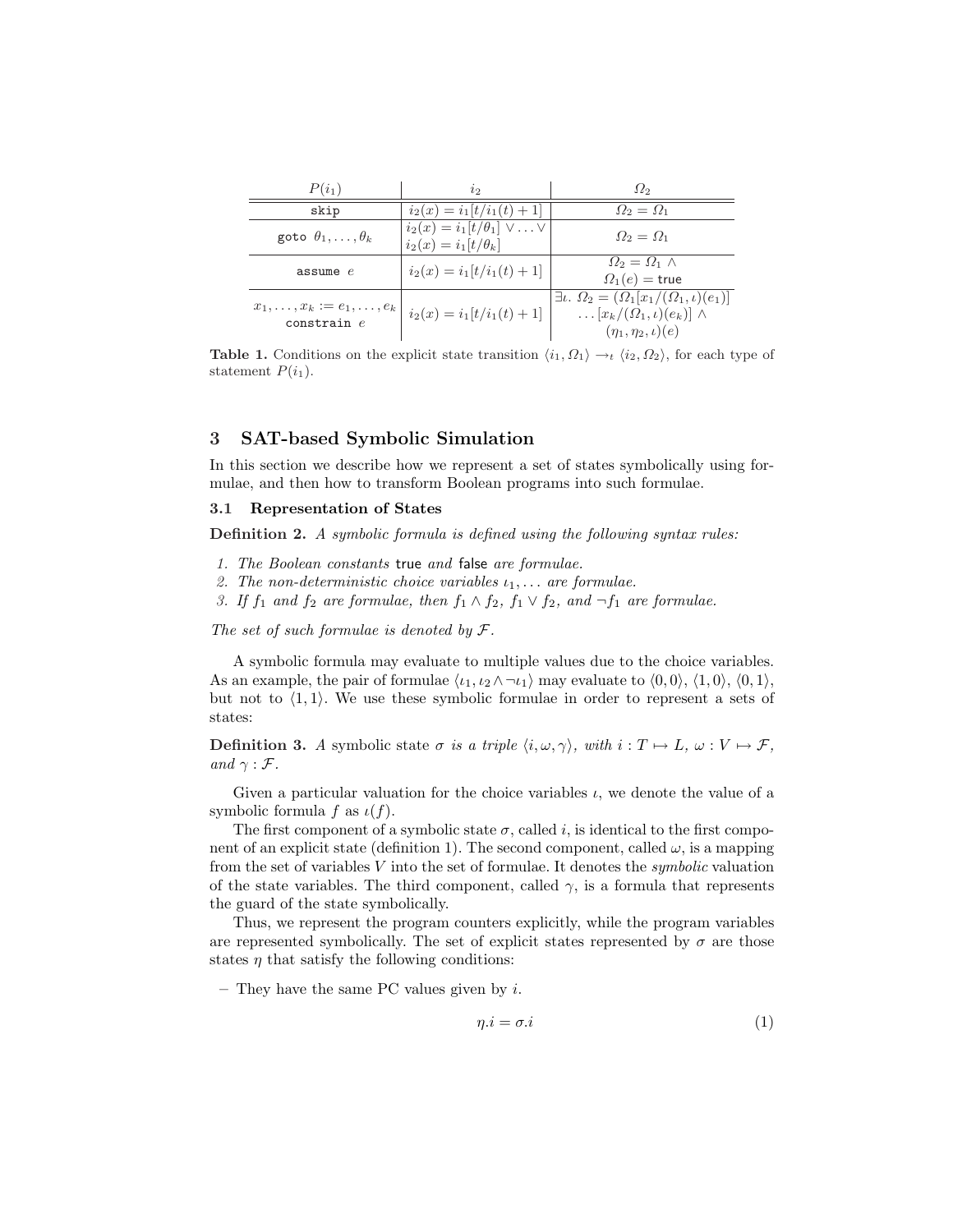– There exists a non-deterministic choice  $\iota$ , which satisfies the guard  $\gamma$ , and assigns values to the variables that match the values given by  $\Omega$ .

$$
\exists \iota \, \iota(\gamma) \ \land \ \forall v \in V. \Omega(v) = \iota(\omega(v)) \tag{2}
$$

Thus, the set of explicit states corresponding to a symbolic state is defined using a predicate in the parameter  $\iota$ . Thus, we have a *parametric representation*. Parametric representations of sets of states have been used in formal verification before  $[8, 9]$ , but mostly in the context of hardware verification.

Note that the problem of whether there exists an explicit state represented by a given symbolic state is equivalent to the problem of propositional satisfiability. A satisfying assignment contains concrete valuations for the state variables and for the choice variables, and thus, a SAT-solver provides a witness.

#### 3.2 Symbolic Execution

Assume that the scheduler picks thread  $t \in T$  to execute in the symbolic state  $\sigma$ . In analogy to the explicit state model, we use  $\sigma_1 \rightarrow_t \sigma_2$  to denote the fact that a transition from state  $\sigma_1$  is made to  $\sigma_2$  by executing one statement of thread t. Again, the statement that is executed is  $P(i(t))$ . The definition of the relation  $\sigma_1 \rightarrow_t \sigma_2$  is done using a case-split on this instruction. The conditions for each statements are shown in table 2. The column describing the constraints on the program counters  $i_1$  and  $i_2$  is identical to the column in table 1, and therefore not repeated here. We explain the formalization of each statement as follows:

- The definitions of the skip and goto statement follow the definitions for the explicit state case. The formulae for the guards are not changed by these statements.
- $-$  In the symbolic case, the **assume** e statement does not have the precondition that e is true. Instead, the condition e is instantiated in the state  $\sigma_1$ . This results in a symbolic formula. The symbolic formula is conjoined with the guard  $\gamma_1$ , forming the formula  $\gamma_2$ .
- In the symbolic case, a constrained assignment statement  $x_1, \ldots, x_k := e_1, \ldots, e_k$ constrain e updates the values of the variables using the expressions  $e_1, \ldots, e_k$ . The expressions are evaluated in state  $\eta_1$ . It is no longer necessary to instantiate the values of the non-deterministic choice variables  $\iota$ , as  $\omega(v)$  is now a formula, and not a Boolean value. Thus, the choice variables become part of the formula. Also, the additional constraint  $e$  is added to the guard, in analogy to an assume statement.

#### 3.3 Reachability Algorithm

In order to check reachability of a particular program location  $b \in L$  using the symbolic model, we implement an exhaustive search of the state space. This is done by most explicit state model checkers as well, e.g., by Spin [24]. The basic algorithm is shown in Figure 1. The main differences between our implementation and an explicit state model checker are as follows:

1) We maintain a queue of symbolic states for the search. A search heuristic picks the next state to explore from the queue.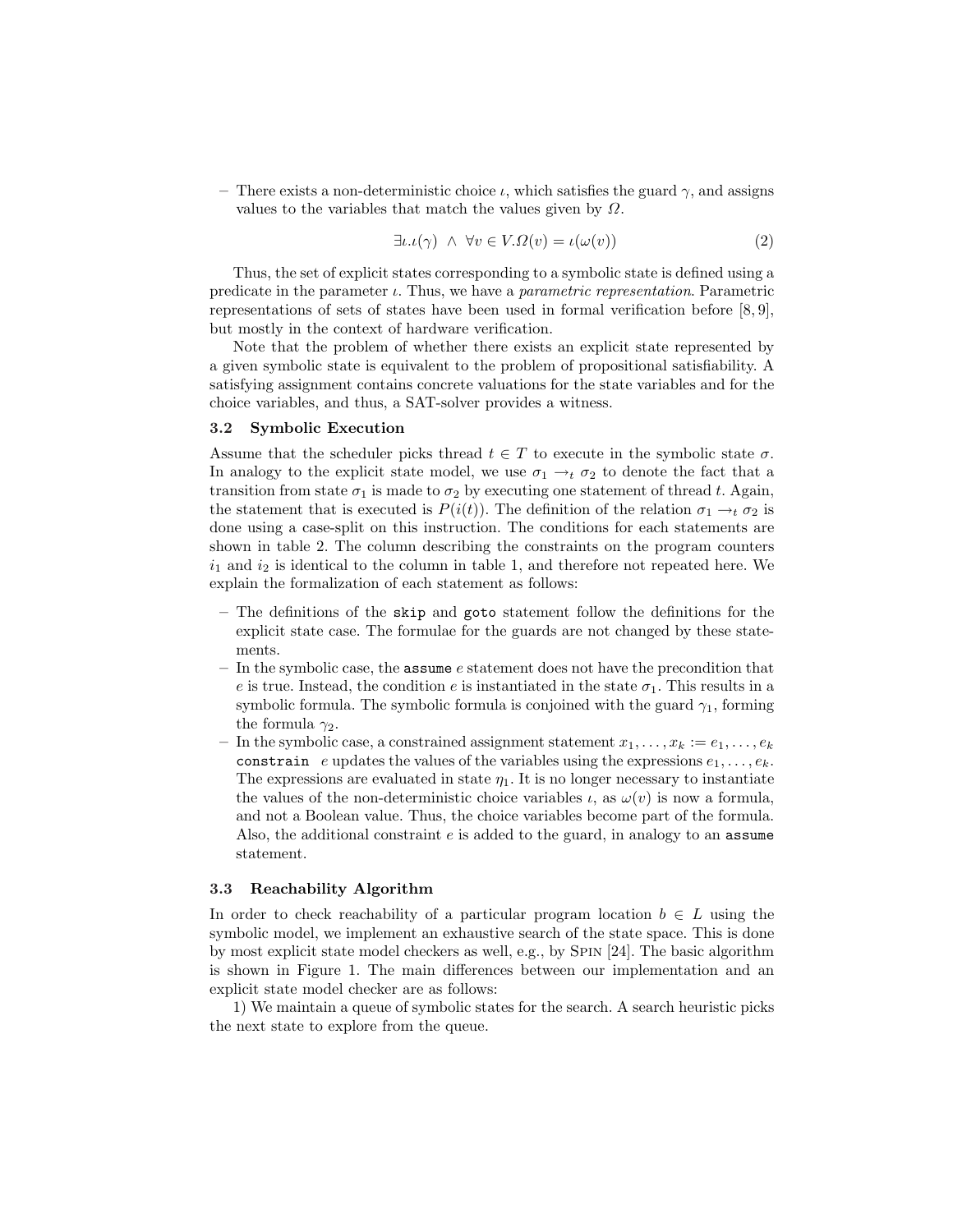| $P(i_1)$                                                | $\omega_2$                                                                                                                 | $\gamma_2$                                 |  |
|---------------------------------------------------------|----------------------------------------------------------------------------------------------------------------------------|--------------------------------------------|--|
| skip                                                    | $\omega_2 = \omega_1$                                                                                                      | $\gamma_2 = \gamma_1$                      |  |
| goto $\theta_1, \ldots, \theta_k$                       | $\omega_2 = \omega_1$                                                                                                      | $\gamma_2=\gamma_1$                        |  |
| assume $e$                                              | $\omega_2=\omega_1$                                                                                                        | $\gamma 2 = (\gamma_1 \wedge \omega_1(e))$ |  |
| $x_1, \ldots, x_k := e_1, \ldots, e_k$<br>$\cos \theta$ | $ \omega_2 = (\omega_1[x_1/\omega_1(e_1)] \dots [x_k/\omega_1(e_k)]  \gamma_2 = (\gamma_1 \wedge (\omega_1, \omega_2)(e))$ |                                            |  |

**Table 2.** Conditions on the symbolic transition  $\langle i_1, \omega_1, \gamma_1 \rangle \rightarrow_t \langle i_2, \omega_2, \gamma_2 \rangle$ , for each type of statement  $P(i_1)$ . For the constraints on  $i_1$  and  $i_2$ , see table 1.

2) Before reachability of a bad state  $\sigma$  can be concluded, we must run a SAT solver (denoted by the function ISSATISFIABLE) in order to check that  $\sigma.\gamma$  is satisfiable, and thus, the set of concrete states represented by  $\sigma$  is non-empty. Note that the guards of the states on one path only get stronger, and never weaker, and thus, it is sufficient to check the guards of the bad states only.

3) In order to conclude that no bad states are reachable, explicit state model checkers maintain a history of the states that have been explored. This set of states is typically organized using a hash table. Because of the symbolic representation, we cannot use this approach. Instead, we use a symbolic solver in order to compare the symbolic state that is chosen next to explore with the states that have been explored so far. This is implemented in the procedure IsHistory. The details of this function are described in section 4.

## 3.4 Partial-Order Reduction

When computing the successors of a given symbolic state  $\sigma$ , we usually have to consider the possibility that any of the treads  $t \in T$  can make a transition. The choice is non-deterministic. Formally, we have to compute all states  $\sigma'$  for which a thread  $t \in T$  exists which can make a transition from  $\sigma$  to state'. A sequence of choices for a particular thread  $t$  is called an *interleaving*. The problem is that the number of states explored can grow dramatically with the number of threads. Even with just two threads, the number of interleavings blows up in the number of execution steps. In contrast to that, a sequential program only requires as many symbolic states as there are execution steps.

The purpose of Partial-Order Reduction [15] is to reduce the number of states that have to be explored. This is done in a way that preserves the property, i.e., the property holds on the reduced model if and only if it holds on the full, original model.

Symbolic Partial-Order Reduction using SAT The approach we take is related to what many explicit state model checkers implement. We aim at finding a thread t that makes an invisible transition, i.e., a transition which is independent from a transition made by any other thread  $t' \neq t$ . We compute the sets of variables written and read by each of the threads. Let  $R_t$  denote the set of variables that are read, and  $W_t$  the set of variables that are written by thread t in the current state. If thread t is not enabled, these sets are empty. If a thread t is found with  $W_t \cap (\bigcup_{i \neq t} R_i \cup W_i) = \emptyset$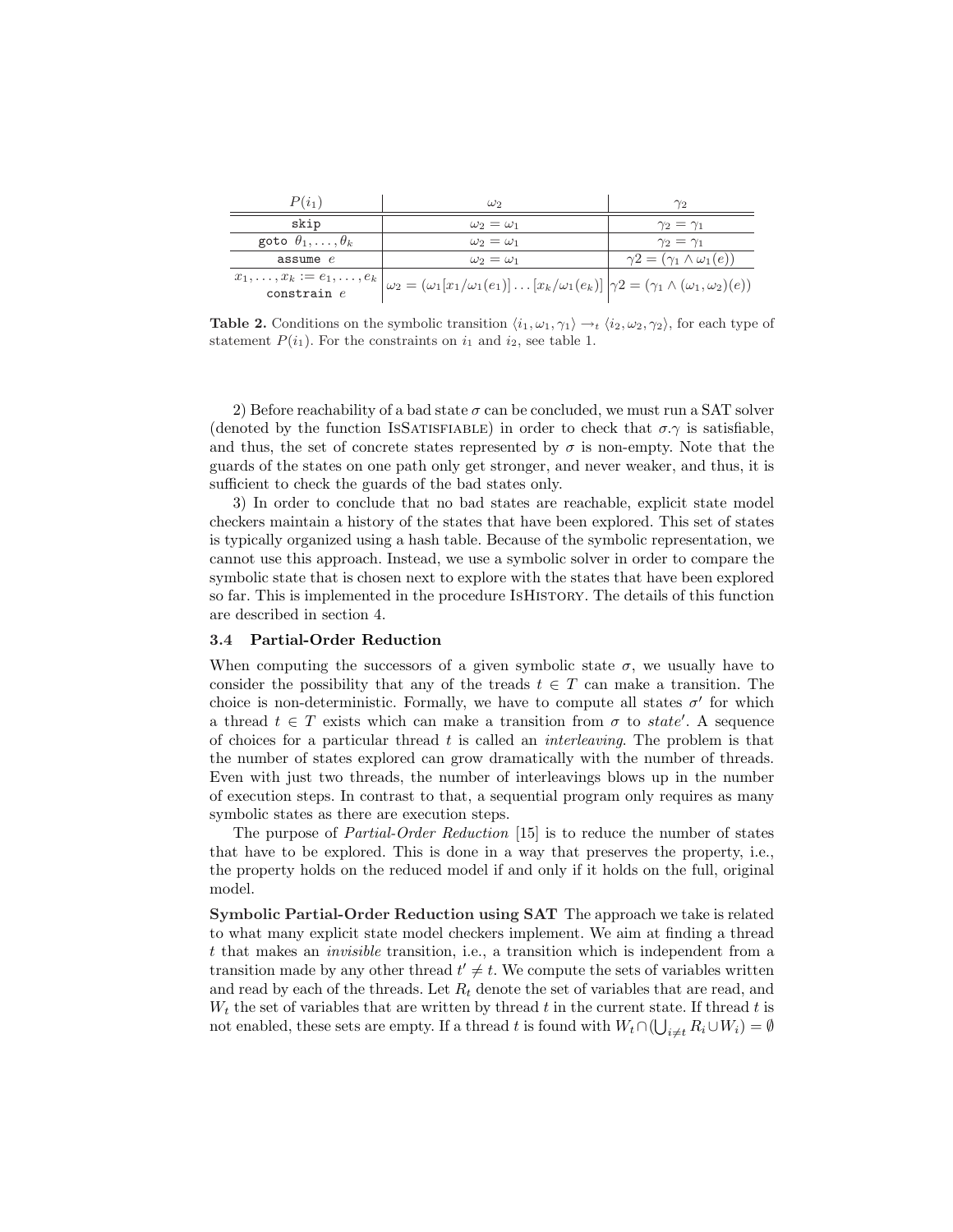```
// Input: Boolean Program P with locations L, bad location b \in L// Output: true iff b is reachable in P// Variables: Queue Q of symbolic states
    SYMBOLICREACHABILITY(P, b)1 Compute initial state \sigma_I2 Q := {\sigma_I};3 while (\neg Q \neq \emptyset)4 \sigma := Element from \mathcal{Q};5 if IsHISTORY(\sigma) then
6 Q := Q \setminus \sigma;7 elseif \exists t \in T. \sigma.i(t) = b \land \text{ISSATISFIABLE}(\sigma.\gamma) then
8 return true;
9 else
10 Q := (Q \setminus \sigma) \cup \text{GETSUCCESORS}(P, \sigma);11 endif
12 end
13 return false;
```
Fig. 1. High Level Description of the Symbolic Reachability Algorithm

and  $R_t \cap \bigcup_{i \neq t} W_i = \emptyset$ , we only explore the successors generated by executing t. All other transitions are discarded.

This reduction preserves the property we are checking, i.e., reachability of program locations. The computation of reduction requires knowledge of the enabled transitions and of the dependencies between the transitions. This is computationally inexpensive in case of an explicit state model checker, as all the values of the variables are known. In contrast, we use a symbolic representation. The question of whether a particular transition is enabled or not corresponds to a SAT instance. A syntactic over-approximation of the set of enabled transitions and the dependencies is feasible, but often does not result in a significant reduction. We therefore use a modified SAT solver in order to compute the set of interleavings we explore.

SAT has been used in the context of asynchronous transition systems before. As in most existing approaches, we build a SAT instance that has non-deterministically chosen variables for the thread selector and an encoding of the transitions out of the given state. Typically, constraints on the thread selector variables are added upfront in order to limit the possible choice of interleavings. However, our initial experiments showed that most of these constraints are unnecessary, as they eliminate transitions out of states that are unreachable, and often make the instance much harder.

We therefore use the following, alternative approach: the SAT instance we form uses a one-hot encoding for a thread about to make an invisible transition. We implement the constraints on the variables that are read and written as part of the case-splitting heuristic of ZChaff, and not by adding appropriate clauses, as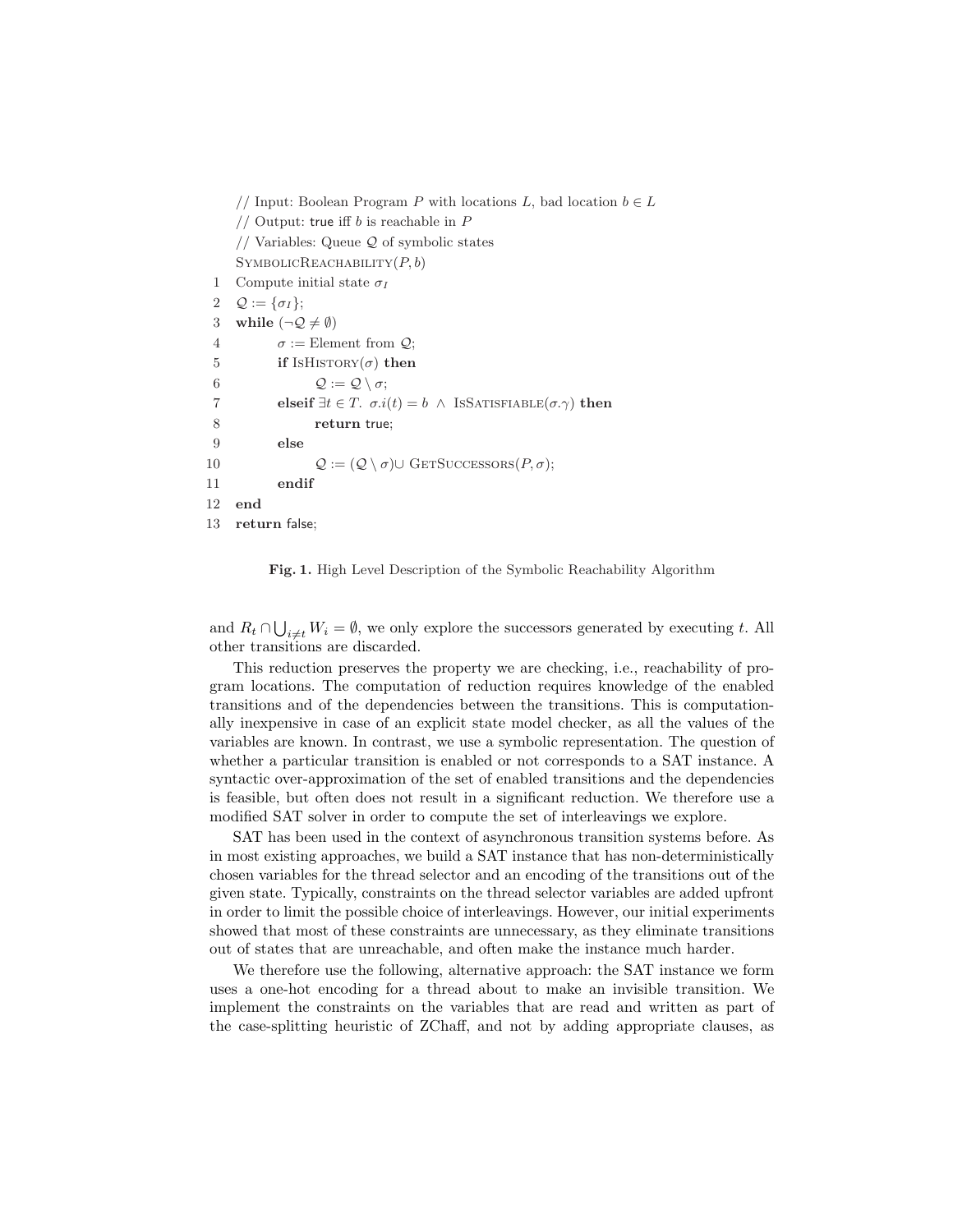this information is known statically. The SAT-solver only needs to determine which threads are enabled, i.e., have a satisfiable guard.

Once a local interleaving is found, it is explored. If no local interleaving is found, the thread to be executed is chosen by the SAT-solver's decision heuristic. Once its successors are computed, we add a blocking clause to prevent the same transition from being explored again and backtrack.

Cycle Detection The method of removing interleavings that we described above could lead to unsound results. In fact, there is a possibility that some transitions will be delayed forever because of a cycle in the reduced model.

To prevent the loss of transitions, partial-order reduction techniques require satisfaction of a cycle condition [25]. The cycle condition prohibits cycles that contains a state in which some transition is enabled, but is never taken for any state on the cycle. The intuitive reason for this condition is to avoid postponing a transition indefinitely while generating the reduced model.

Algorithmically, we solve this issue in the same way as most explicit state model checkers: when postponing a transition, we note this fact on the search stack. If the History procedure detects that a state has been explored before, we resume the evaluation of the postponed transitions.

# 4 Fix-point Detection

In order to detect fix-points, we need to compare the new set of states to the set of states that we have already explored. When using BDDs, two sets of states can be compared by simply comparing the graphs of the BDDs. The drawback of using BDDs is that already only very few steps of symbolic simulation may result in prohibitively large BDDs.

As described in the previous section, we store the states using a non-canonical symbolic representation. While this representation allows us to execute a statement symbolically in linear time, we pay a price in form of a harder fix-point detection problem.

The fix-point detection is implemented in the HISTORY procedure. It takes a new symbolic state  $\sigma_n$  as input and returns true if it is subsumed by an old symbolic state  $\sigma_o$  in a set H. The program counter part of the state is stored explicitly. Thus, the first step of the algorithm is to obtain the set of old states  $H' \subseteq H$  with program counter values that match those of state  $\sigma_n$ . This is implemented using a hash table, as is done in most explicit state model checkers. The number of entries in this table is limited by the partial-order reduction. We therefore do not expect a blowup in this data structure.

The set  $H'$  corresponds to a *disjunctive partitioning* of the set of states. Disjunctive partitionings are commonly used in symbolic model checkers for asynchronous concurrent programs, e.g., in [13, 26].

The second step is to check whether a symbolic state in  $\sigma_o \in H'$  subsumes the symbolic state  $\sigma_n$ , i.e., if all explicit states represented by  $\sigma_n$  are also contained in  $\sigma_o$ . Note that we will not detect the case that  $\sigma_n$  is not covered by any single  $\sigma_o \in H'$ , but rather by a combination of states in  $H'$ . Comparing the new state with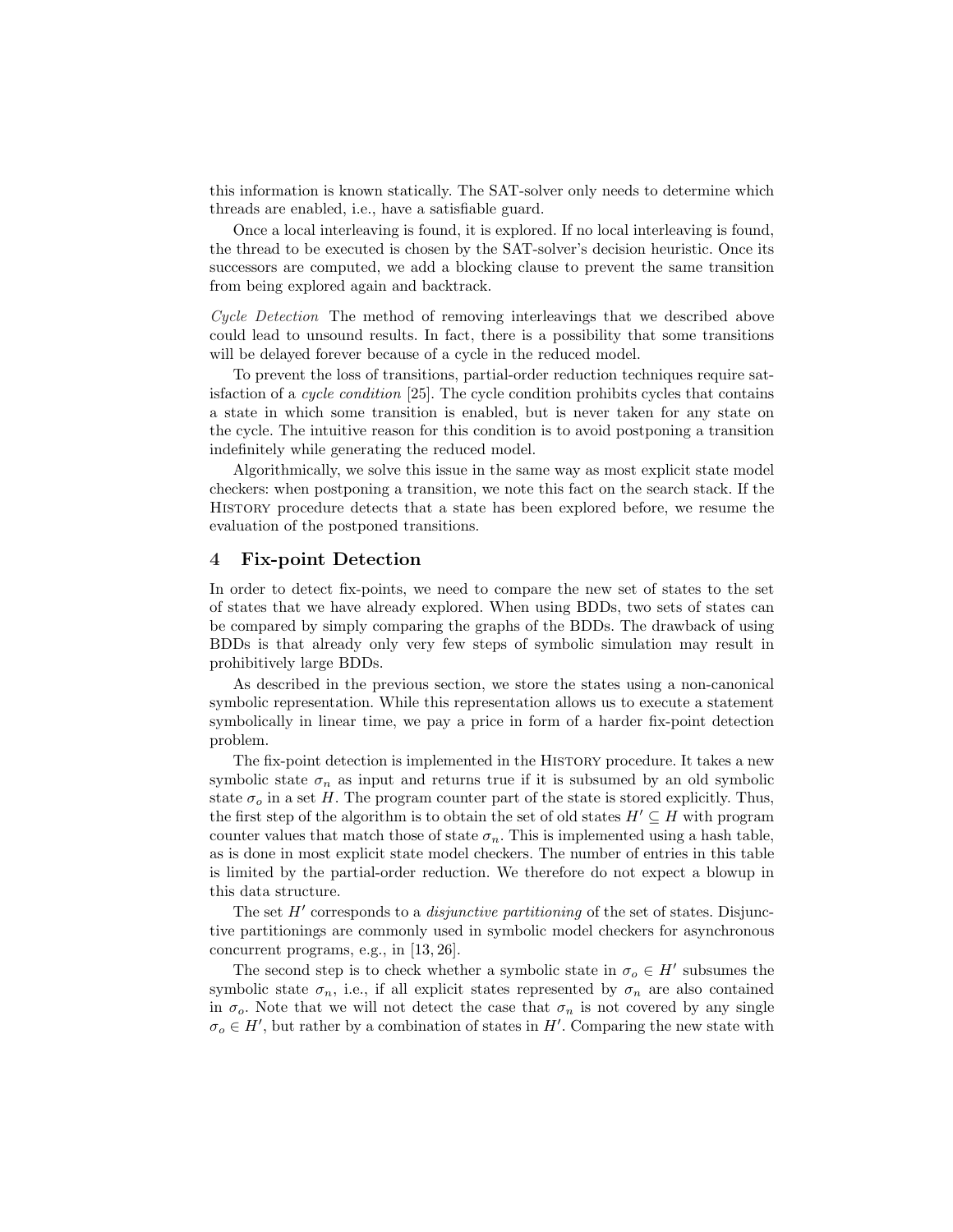the union of the symbolic states in  $H'$  would be too expensive. This may delay the detection of the fix-point, but will neither affect soundness nor termination.

A state  $\sigma_n$  is subsumed by a state  $\sigma_o$  if for all explicit states represented by  $\sigma_n$ there exists an identical state represented by  $\sigma_o$ . As the program counter components already match, we only need to compare the values of the state variables. As given by Equation 2, the set of explicit states represented by a symbolic states is defined using an existential quantification over the choice variables  $\iota$ . Formally, for each choice of inputs  $\iota_n$  for the new state  $\sigma_n$ , there must exist a (possibly different) choice of inputs  $\iota_o$  for the old state  $\sigma_o$  that results in the same state:

$$
\forall \iota_n | \iota_n(\gamma_n). \quad \exists \iota_o | \iota_o(\gamma_o). \quad \iota_n(\omega_n) = \iota_o(\omega_o) \tag{3}
$$

Equation 3 can be transformed into a Quantified Boolean Formula (QBF) and passed to a QBF solver such as Quantor [10] or Quaffle [11]. We have found that modern QBF solvers, and especially Quantor, can handle surprisingly large instances that we generate. If the QBF solver determines the formula to be true, we can discard the state  $\sigma_n$ . Otherwise, we insert  $\sigma_n$  into H, and proceed with the state space exploration using the successors of state  $\sigma_n$ .

Optimization In Equation 3, the outermost quantification is done over the nondeterministic choice variables used as parameter for the states represented by  $\sigma_n$ . Given a deep symbolic simulation, this may be a large number of variables.

Note that we only care about the values of the state variables in a state represented by  $\sigma_n$ . Thus, we can re-write Equation 3 such that the outer quantification is done over the state bits, and not over the non-deterministic choices.

$$
\forall x_n. \quad \exists \iota_n, \iota_o. x_n = \iota_n(\omega_n) \land (\iota_n(\gamma_n) \Longrightarrow (\iota_o(\gamma_o) \land \iota_n(\omega_n) = \iota_o(\omega_o)) \tag{4}
$$

The number of state-bits maybe much smaller than the number of non-deterministic choices, and thus, the complexity of the formula is reduced.

Another simple optimization is to restrict the set of variables we consider to  $V' \subseteq V$ . V' is the set of variables that are *active* in any of the program locations  $L' \subseteq L$  given by any of the program counters.

A variable is active in a program location if its value is of relevance to any instruction reachable from the location. E.g., local variables that are not yet in scope can be disregarded when comparing the values of the state variables.

A third optimization is to partition the set of variables into groups  $C_1, \ldots, C_k$ that share choice variables. Indirect sharing, through other variables, has to be considered.

## 5 Experimental Results

We have implemented the algorithm described above in a tool called BoPPo. We use Limmat as the SAT solver, and Quantor as the QBF solver.

In this section, we compare BoPPo with other model checkers. We use the explicit state model checkers SPIN [24] and Zing [27]. We also compare our BoPPo with MOPED  $[3]$  and BEBOP  $[2]$ , which are BDD-based symbolic model checkers. Neither BEBOP nor MOPED supports multiple threads, however. The experimental results are summarized in Table 3.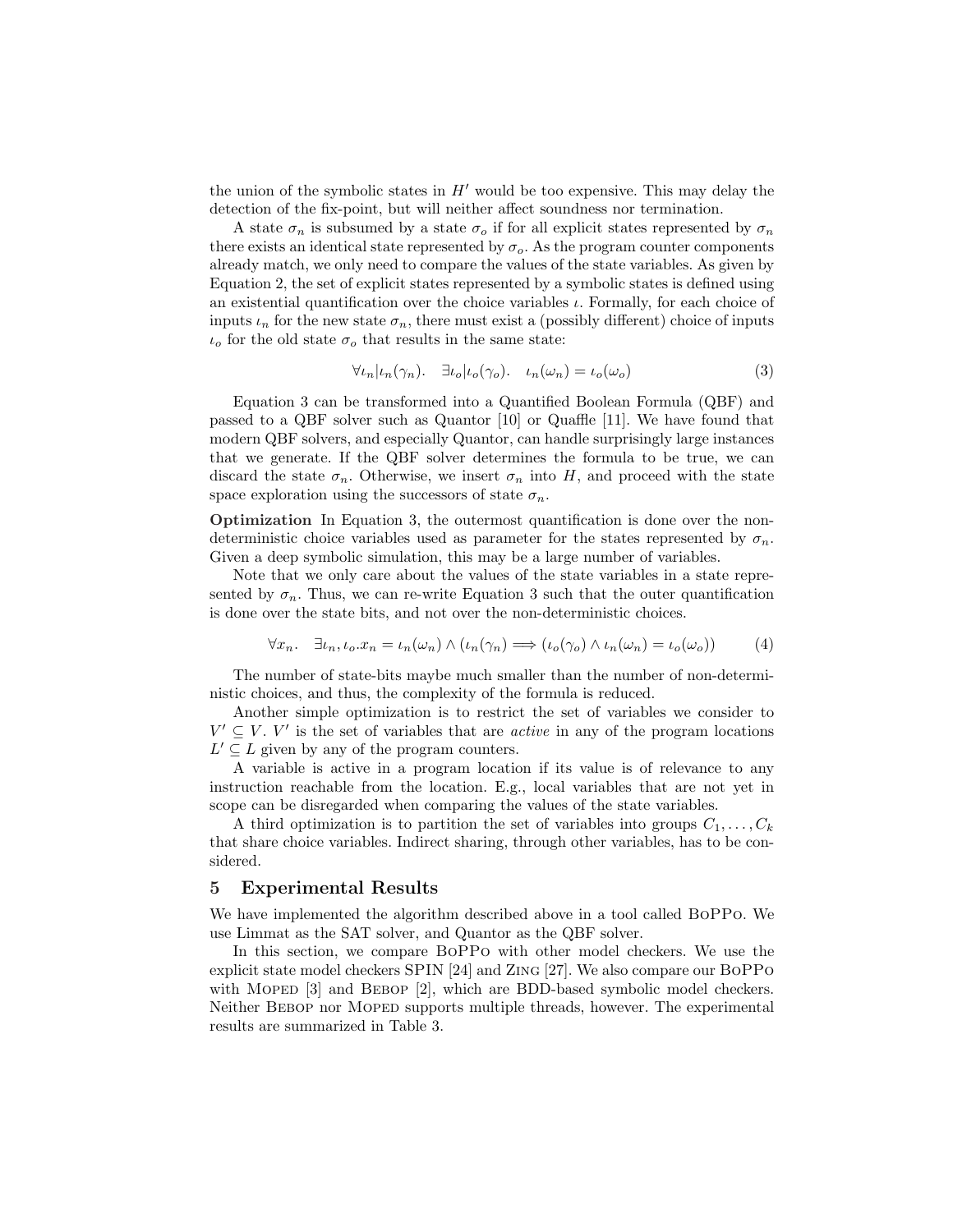| Benchmark MOPED SPIN BEBOP ZING BOPPO |                 |        |       |         |       |
|---------------------------------------|-----------------|--------|-------|---------|-------|
|                                       | 0.1s            | $\ast$ | 0.1s  | n/al    | 0.6s  |
|                                       | $\ast$          | 3.8s   | 120s  | /a<br>n | 27.0s |
|                                       | n/a             | n/a    | 0.17s | n/a     | 0.43s |
|                                       | a<br>$n_{\ell}$ | $\ast$ | 2058s | ά       | 75.6s |
|                                       | n/<br>a         | $\ast$ | `a    | $\ast$  | 55.8s |

**Table 3.** Experimental results:  $n/a$  denotes that the model checker does not handle the benchmark due to lacking features, \* denotes that the time limit (1 hour) or memory limit (2 GB) was exceeded

Benchmarks 1-4 are sequential; the first two benchmarks are artificial and contain about 30 Boolean variables. In the first benchmark, most states are reachable. The symbolic model checkers BEBOP, BOPPO, and MOPED handle this benchmark easily, while the explicit state model checkers run out of memory even with such a small number of state bits. The second benchmark encodes a multiplication over the Boolean variables. SPIN handles this benchmark easily, while MOPED exceeds the 2GB memory limit.

The benchmarks 3-5 are generated by Slam. The Slam model checker implements counterexample guided abstraction refinement for C programs. Benchmark 3 is a summary of 572 individual, small sequential benchmarks; the times given for the benchmark denote the average runtime. On the small benchmarks, Bebop outperforms BoPPo. Benchmark 4 is a large sequential device driver.

An experimental version of Slam provides support for the verification of concurrent programs<sup>1</sup>. In this mode, ZING is used as a replacement for SLAM's sequential reachability engine, Bebop. Benchmark 5 is generated from a 4500 LOC Windows device driver with three threads in this manner.

As Zing is an explicit state model checker, it is not well-adapted to handle the larger Boolean programs that are produced by predicate abstraction. As discussed in Section 2, Slam generates abstractions that make frequent use of non-deterministic choice. When Slam is used to verify the correctness of Windows device drivers, we must also provide abstract representations of the kernel, other device drivers, and user-level applications. This environment adds a large amount of additional non-determinism. For this reason, Slam in combination with Zing can process only relatively small model checking examples.

With BoPPo, SLAM is now able to solve much larger problems. ZING is unable to solve benchmark 6 after more than an hour of execution. BoPPo is able to solve the benchmark within a minute. We attempted to run this same benchmark using SPIN and NuSMV without any positive result.

Surprisingly, BoPPo appears to make a contribution for sequential programs as well. As we try to apply Slam to more difficult properties and larger programs, Bebop is sometimes the performance bottleneck. This problem is exacerbated by experiments where we have used a theorem prover that is accurate with respect

<sup>1</sup> Thanks to Georg Weissenbacher and Jakob Lichtenberg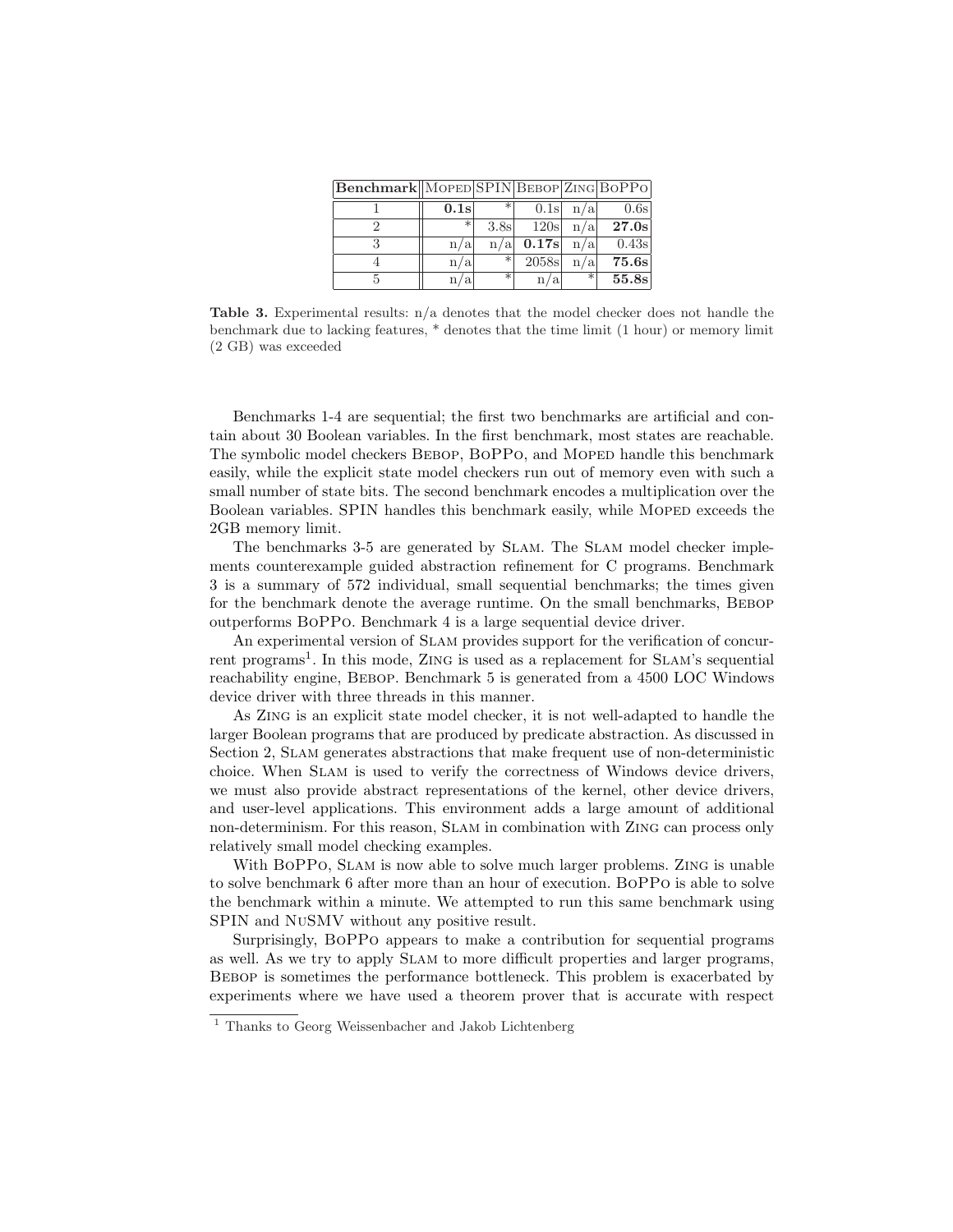to pointer arithmetic, bit-vectors, structures and unions [28] — this causes many additional Boolean variables to be added to the abstraction and also causes the logic used in the transition relation of the Boolean program to become more complicated. This puts additional strain on Bebop.

In the worst case, the predicates can begin to resemble the arithmetic from the original C program. BoPPo, because its symbolic representation is based on SAT and QBF and not BDDs, is better able to scale to larger and more complicated sequential Boolean programs.

# 6 Conclusion and Future Work

Symbolic model checking and partial-order reduction are hard to combine. For this reason model checkers for software systems typically treat non-trivial amounts of symbolic data, or non-trivial numbers of threads, but not both. We have presented a SAT-based model checking approach that can be used to efficiently reason about the safety of Boolean programs with both symbolic data and multiple threads. This allows model checkers which abstract software into Boolean programs to verify multithreaded programs.

The algorithm presented in this paper implements partial-order reduction using SAT. The reduction is based on a change to the case-splitting algorithm used within the SAT-solver. This implementation strategy turns out to be better than an approach in which constraints on the interleavings are encoded as part of the input to the SAT-solver.

As future work, we want to experiment with other techniques for checking state subsumption for parametric representations. In [29], the authors use a SAT solver to compute a new parametric representation from a set of constraints. The new parametric representation is canonical for a given variable ordering, and thus allows an efficient fix-point detection. We would also like to try our techniques for checking liveness properties and for checking equivalence of two programs.

Note to reviewers: We intend to make BoPPo publically available. A preliminary release with examples (for reviewers) can be found at

### http://www.inf.ethz.ch/personal/daniekro/boppo/

#### References

- 1. Clarke, E., Grumberg, O., Peled, D.: Model Checking. MIT Press (1999)
- 2. Ball, T., Rajamani, S.K.: Bebop: A symbolic model checker for Boolean programs. In: SPIN 00: SPIN Workshop. LNCS 1885, Springer-Verlag (2000) 113–130
- 3. Esparza, J., Schwoon, S.: A BDD-based model checker for recursive programs. In: CAV. LNCS 2102, Springer-Verlag (2001) 324–336
- 4. Ball, T., Chaki, S., Rajamani, S.K.: Parameterized verification of multithreaded software libraries. In: TACAS, Springer-Verlag (2001)
- 5. Jain, H., Clarke, E., Kroening, D.: Verification of SpecC and Verilog using predicate abstraction. In: Proceedings of MEMOCODE 2004, IEEE (2004) 7–16
- 6. Ball, T., Cook, B., Levin, V., Rajamani, S.K.: SLAM and Static Driver Verifier: Technology transfer of formal methods inside Microsoft. In: IFM. (2004)
- 7. Henzinger, T.A., Jhala, R., Majumdar, R., Sutre, G.: Lazy abstraction. In: POPL 02: Symposium on Principles of Programming Languages, ACM Press (2002) 58–70